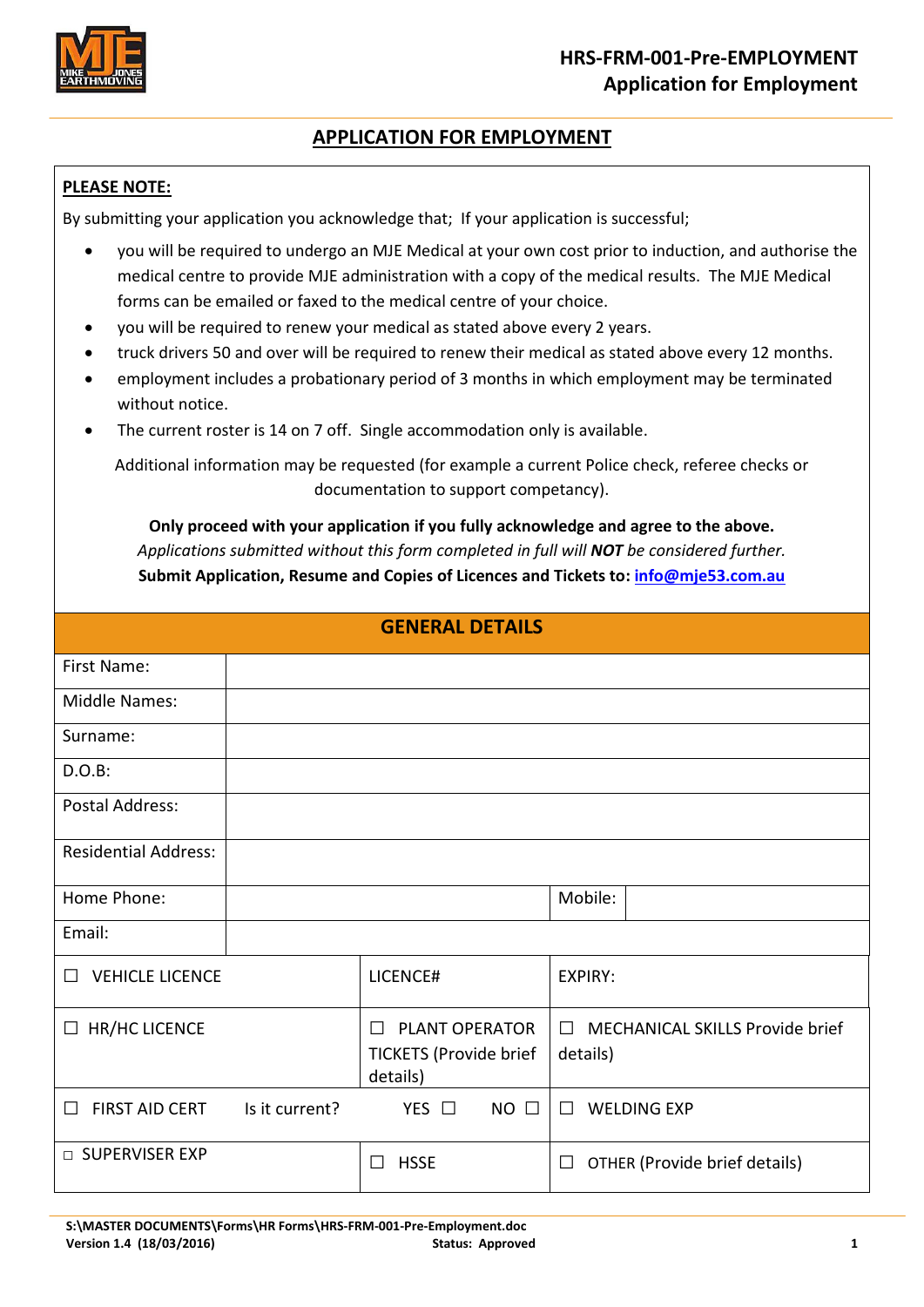

| <b>CURRENT OPERATOR TICKETS/ STATEMENTS OF ATTAINMENT</b> |                              |                  |                           |  |
|-----------------------------------------------------------|------------------------------|------------------|---------------------------|--|
| <b>EQUIPMENT</b>                                          | <b>DATE</b><br><b>GAINED</b> | <b>ISSUED BY</b> | <b>EXPERIENCE DETAILS</b> |  |
| <b>DOZER</b>                                              |                              |                  |                           |  |
| <b>GRADER</b>                                             |                              |                  |                           |  |
| <b>ROLLER</b>                                             |                              |                  |                           |  |
| <b>LOADER</b>                                             |                              |                  |                           |  |
| <b>EXCAVATOR</b>                                          |                              |                  |                           |  |
| POSI TRAC                                                 |                              |                  |                           |  |
| <b>BACKHOE</b>                                            |                              |                  |                           |  |
| <b>OTHER</b>                                              |                              |                  |                           |  |
| <b>WORKPLACE HEALTH AND SAFETY and MJE REQUIREMENTS</b>   |                              |                  |                           |  |

Mike Jones Earthmoving is required under the Work Health and Safety Act 2011 (the Act) to provide a workplace that is safe and without risks to health. Its "Duty of Care" under the Act is to minimise the risks to health and safety in the workplace. Workers have a reciprocal obligation to take reasonable care for their own, and others safety, and to cooperate with Mike Jones Earthmoving P/L in respect to actions taken to protect their own and others health and safety. Accordingly the Mike Jones Earthmoving P/L recruitment policy has been developed to proactively minimise the risks to health and safety in the workplace.

Mike Jones Earthmoving P/L maintains a smoke free workplace (this includes in machinery, vehicles, workshop and accommodation). Random drug and alcohol testing is conducted on a regular basis.

## **Medical Fitness Declaration**

The following questions are designed to assist in ensuring a safe and healthy workplace.

Please answer the following questions and read through the Job Demand Checklist below. You will need to indicate your capacity to meet the demands of the role. You have a duty of disclosure to answer these questions correctly, and failure to do so could negate any application you make for workers compensation, and/or, could result in disciplinary action which may include termination for non-disclosure.

**NOTE:** If you answered "yes" to any of the questions below you will be required to provide a current medical report certifying your fitness for the role based upon the Job Demands Checklist provided.

Do you have, or have you had, any medical, including physical condition, surgeries, injury or psychiatric condition which may affect your capacity to carry out the Job Demands of the position being applied for, or if by carrying out the duties of the position your medical condition or health could be adversely affected?

\_\_\_\_\_\_\_\_\_\_\_\_\_\_\_\_\_\_\_\_\_\_\_\_\_\_\_\_\_\_\_\_\_\_\_\_\_\_\_\_\_\_\_\_\_\_\_\_\_\_\_\_\_\_\_\_\_\_\_\_\_\_\_\_\_\_\_\_\_\_\_\_\_\_\_\_\_\_\_\_\_\_\_\_\_\_\_

 $\Box$  NO

 $\Box$  YES (Provide brief details)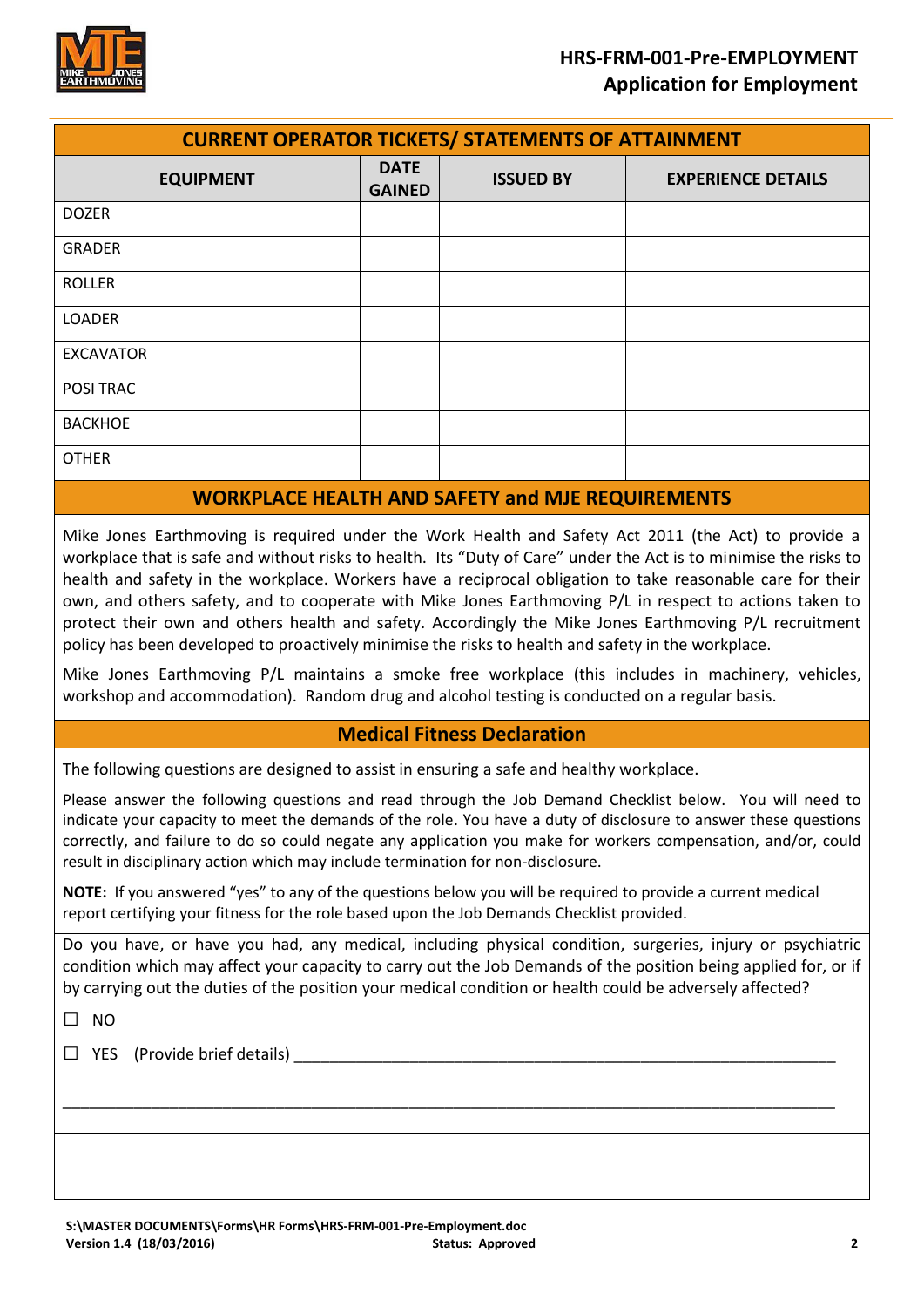

# **HRS-FRM-001-Pre-EMPLOYMENT Application for Employment**

| Are you taking any medication, including prescribed medication, herbal products or vitamins or other<br>substances not prescribed by your doctor? If yes, please provide full details including the name of the<br>product, dosage and frequency of use? |                     |                                       |  |               |  |  |
|----------------------------------------------------------------------------------------------------------------------------------------------------------------------------------------------------------------------------------------------------------|---------------------|---------------------------------------|--|---------------|--|--|
| $\square$ NO                                                                                                                                                                                                                                             |                     |                                       |  |               |  |  |
| Ш                                                                                                                                                                                                                                                        |                     |                                       |  |               |  |  |
|                                                                                                                                                                                                                                                          |                     |                                       |  |               |  |  |
|                                                                                                                                                                                                                                                          | $\Box$ YES          | $\Box$<br><b>NO</b>                   |  |               |  |  |
| PREVIOUS WORKCOVER CLAIMS?                                                                                                                                                                                                                               | Nature of<br>Claim: |                                       |  |               |  |  |
|                                                                                                                                                                                                                                                          |                     | Have you received clearance for work? |  |               |  |  |
|                                                                                                                                                                                                                                                          | $\Box$ YES          | $\Box$ NO                             |  |               |  |  |
|                                                                                                                                                                                                                                                          |                     | Evidence will need to be provided.    |  |               |  |  |
| HEIGHT (CM)                                                                                                                                                                                                                                              | WEIGHT (KG)         |                                       |  |               |  |  |
| <b>AVAILABILITY</b>                                                                                                                                                                                                                                      |                     |                                       |  |               |  |  |
| $\Box$ OTHER (Please detail)<br>IMMEDIATE                                                                                                                                                                                                                |                     |                                       |  |               |  |  |
| <b>WORK HISTORY</b>                                                                                                                                                                                                                                      |                     |                                       |  |               |  |  |
| <b>ROLE</b>                                                                                                                                                                                                                                              | <b>FROM</b>         | TO                                    |  | <b>DUTIES</b> |  |  |
|                                                                                                                                                                                                                                                          |                     |                                       |  |               |  |  |
|                                                                                                                                                                                                                                                          |                     |                                       |  |               |  |  |
|                                                                                                                                                                                                                                                          |                     |                                       |  |               |  |  |
|                                                                                                                                                                                                                                                          | <b>DECLARATION</b>  |                                       |  |               |  |  |
|                                                                                                                                                                                                                                                          |                     |                                       |  |               |  |  |
| I certify that to the best of my knowledge, the information given in this application form is accurate and<br>correct.                                                                                                                                   |                     |                                       |  |               |  |  |
| I understand that providing false or misleading information on this form could negate any application<br>made for workers compensation and/or could lead to disciplinary action which could include termination<br>of employment.                        |                     |                                       |  |               |  |  |
| I have read and understood the information in the Job Demand Checklist and certify that I have a legal<br>right to work in Australia.                                                                                                                    |                     |                                       |  |               |  |  |
|                                                                                                                                                                                                                                                          |                     |                                       |  |               |  |  |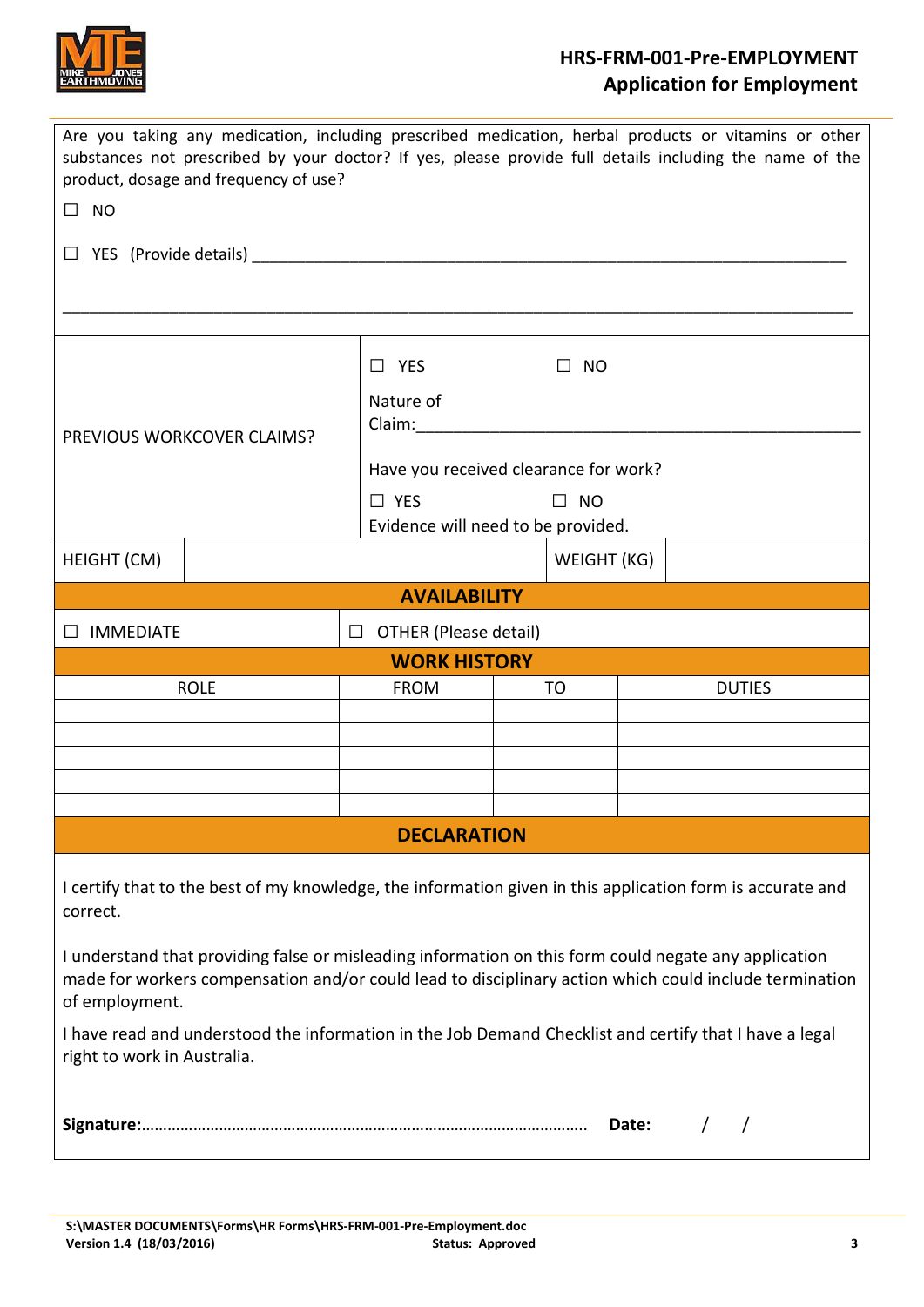

## **Job Demand Checklist**

### **MOBILE PLANT OPERATOR**

### **FREQUENCY:**

C = constant (> 66% day), F = frequent (33 – 66% day), O = occasional (0 – 33% day)

| <b>Activity</b>                                     | С            | F            | O            | <b>Details</b>                                                                                                                                                                                |
|-----------------------------------------------------|--------------|--------------|--------------|-----------------------------------------------------------------------------------------------------------------------------------------------------------------------------------------------|
| Lifting - floor to waist                            |              |              | $\checkmark$ | May be required to move a range of equipment eg tools, and/or<br>carry equipment up to 40kgs from ground to vehicles and return,<br>and fit to machine Can request assistance from co-workers |
| Lifting - waist to eye level                        |              |              | $\checkmark$ | As above                                                                                                                                                                                      |
| Lifting - waist to waist                            |              |              | $\checkmark$ | As above                                                                                                                                                                                      |
| Carrying - bilateral (two<br>handed)                |              |              | $\checkmark$ | Required to carry range of equipment up to 30kgs, from depot to<br>vehicle, then from vehicle to machine and fit to machine, may<br>perform 2 person lift.                                    |
| Carrying - unilateral (one<br>handed)               |              |              | $\checkmark$ | Required to carry equipment from vehicle to machine. Load and<br>unload materials, equipment from workshop to vehicle.                                                                        |
| Pushing                                             |              |              | $\checkmark$ | To open/close doors of machine,                                                                                                                                                               |
| Pulling                                             |              |              | $\checkmark$ | To open/close doors of machine, pulling of ropes and chains                                                                                                                                   |
| Sitting                                             | $\checkmark$ |              |              | To undertake driving to a range of locations up to 1 hour drive<br>intervals. Sitting in vehicle or machine may vary (up to 10 hours in<br>one day). Sitting when driving over rough terrain. |
| Walking                                             |              |              | $\checkmark$ | From vehicle to machine and around site, up to 200 metres.                                                                                                                                    |
| Walking - sloping/ uneven<br>terrain                |              |              | $\checkmark$ | As above, may be required to mobilise on sloping and<br>uneven/rough terrain.                                                                                                                 |
| Climbing ladders/steps                              |              | ✓            |              | To negotiate vertical ladders/ramp/steps from ground to machine<br>cabin.                                                                                                                     |
| <b>Balancing</b>                                    |              | $\checkmark$ |              | Required to perform static and dynamic balance to negotiate<br>ladder/ramp into machine                                                                                                       |
| Overhead reaching - work with<br>arms over shoulder |              |              | $\checkmark$ | Occasional bilateral overhead reaching required, with significant<br>force required with arms at full stretch.                                                                                |
| Forward reaching - work with<br>arms away from body |              | ✓            |              | Repetitive bilateral forward reaching required when driving<br>machines, with occasional significant force required with arms at<br>full stretch.                                             |
| Kneeling                                            |              |              | $\checkmark$ | When performing Resuscitation training<br>When accessing lower parts of machine, changing tyres and/or<br>performing maintenance                                                              |
| Squatting/crouching                                 |              |              | $\checkmark$ | To be performed when changing tyres to avoid sustained trunk<br>flexion.                                                                                                                      |